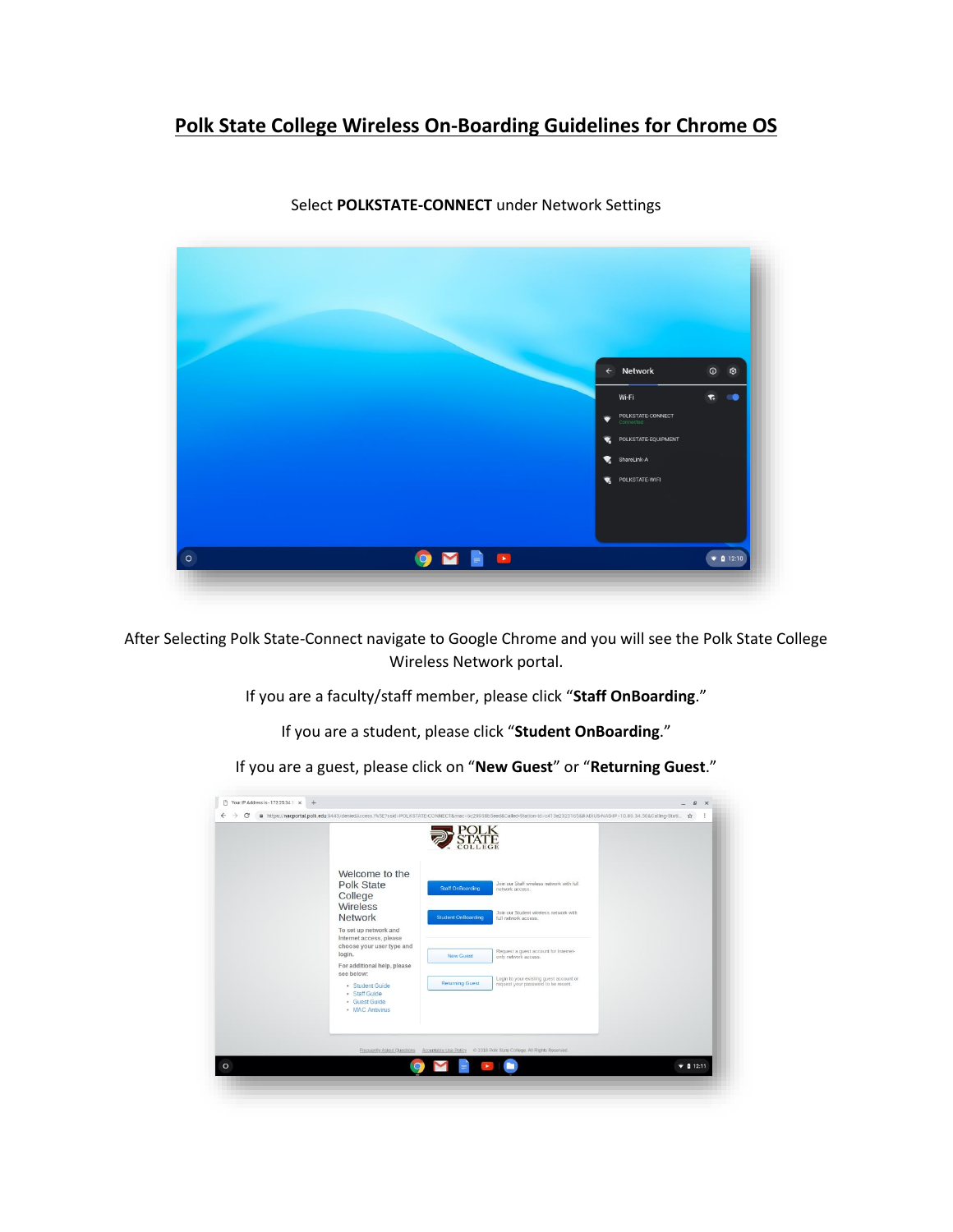As a faculty/staff or student member, please enter your Polk State username@polk.edu or username@my.polk.edu. You will then be prompted to enter your Polk State password or your My Polk State Password.

| Sign in to your account<br>$\times$ +<br>$\leftarrow$<br>$\rightarrow$<br>C<br><b>OLK STATE</b> | ■ https://login.microsoftonline.com/392836b2-df07-4df4-8fa6-f28a43a786a6/saml2?SAMLRequest=fVJNb6MwEP0rlu%2BAbVAAK6RKW1UbqVWjQvawtwmYxFmwqcdE%2B%2FOXk ☆ | $\mathbf{E}$<br>$\mathbf{\times}$<br>$\overline{a}$<br>÷ |
|-------------------------------------------------------------------------------------------------|----------------------------------------------------------------------------------------------------------------------------------------------------------|----------------------------------------------------------|
|                                                                                                 | POLK STATE<br>Sign in<br>wireless@my.polk.edu<br>Can't access your account?<br><b>Back</b><br><b>Next</b>                                                |                                                          |
|                                                                                                 | Student Sign-in Portal                                                                                                                                   |                                                          |
| $\circ$                                                                                         | $\blacksquare$<br>$\bullet$                                                                                                                              | <b>MARIAN DATE</b><br>$\bullet$ 0 12:11                  |

Your device has been recognized on the Polk State College Wireless Network. When prompted select your download source from the drop down and click Install.

| C<br>$\rightarrow$ | A https://cloud.securew2.com/public/55255/Polk_State_PSK/                                                     | ÷<br>☆          |
|--------------------|---------------------------------------------------------------------------------------------------------------|-----------------|
|                    |                                                                                                               |                 |
|                    | Your device has been detected and by Connecting below you will be configured for our secure<br>Wi-Fi Service. |                 |
|                    | The following system was detected:                                                                            |                 |
|                    |                                                                                                               |                 |
|                    | Please select a download source and install the Chrome extension.                                             |                 |
|                    | <b>Inline Install</b><br>$\bullet$                                                                            |                 |
|                    | <b>Inline Install</b><br>Chrome Web Store                                                                     |                 |
|                    |                                                                                                               |                 |
|                    | By continuing this process you accept the following Acceptable Use Policy.                                    |                 |
|                    | Was your device detected incorrectly?                                                                         |                 |
|                    | Select your device: Chrome OS<br>$\pmb{\mathrm{v}}$                                                           |                 |
|                    |                                                                                                               |                 |
|                    | Privacy Policy                                                                                                |                 |
|                    |                                                                                                               | $\n  0 12:12\n$ |
|                    |                                                                                                               |                 |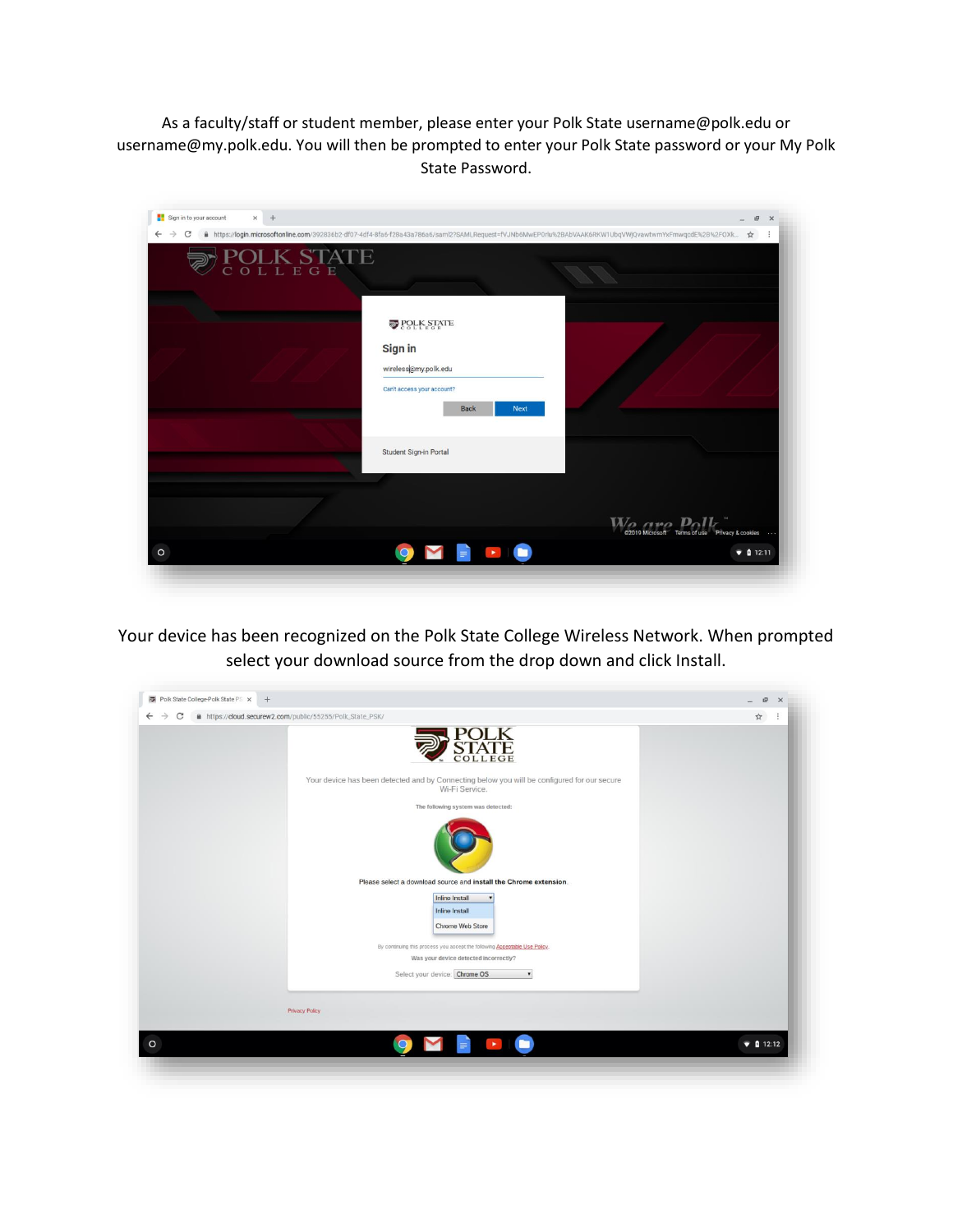## Once clicked you will get a secondary prompt to Add **JoinNow MultiOS** to your browser. Select Add extension.

| chrome web store<br>$\blacksquare$ |                                                                    | Add "JoinNow MultiOS"?<br>secure<br>- <mark>30</mark>                                                                                                         | $\times$<br>≎<br>wirelesstestpolk@gmail.com ~                     |
|------------------------------------|--------------------------------------------------------------------|---------------------------------------------------------------------------------------------------------------------------------------------------------------|-------------------------------------------------------------------|
| secure<br>W <sub>2</sub>           | JoinNow MultiO<br>Offered by: securew2.com<br>★★★★★ 8 Productivity | It can:<br>Read and change all your data on the websites you visit<br><b>Display notifications</b><br>Manage your downloads<br><b>Add extension</b><br>Cancel | Checking                                                          |
|                                    |                                                                    | Overview<br>Reviews<br>Support<br>Related                                                                                                                     |                                                                   |
|                                    | SeneW2-SecureWinder: X                                             | ← → C B https://cloud.securew2.com/public/31/SecureWireless/?device=Chrome%2005<br>secure <b>W2</b>                                                           | $\mathbb{E}$ . $\mathbb{E}$ x<br>$\circledcirc$ O $\Box$ $\equiv$ |
|                                    |                                                                    |                                                                                                                                                               |                                                                   |

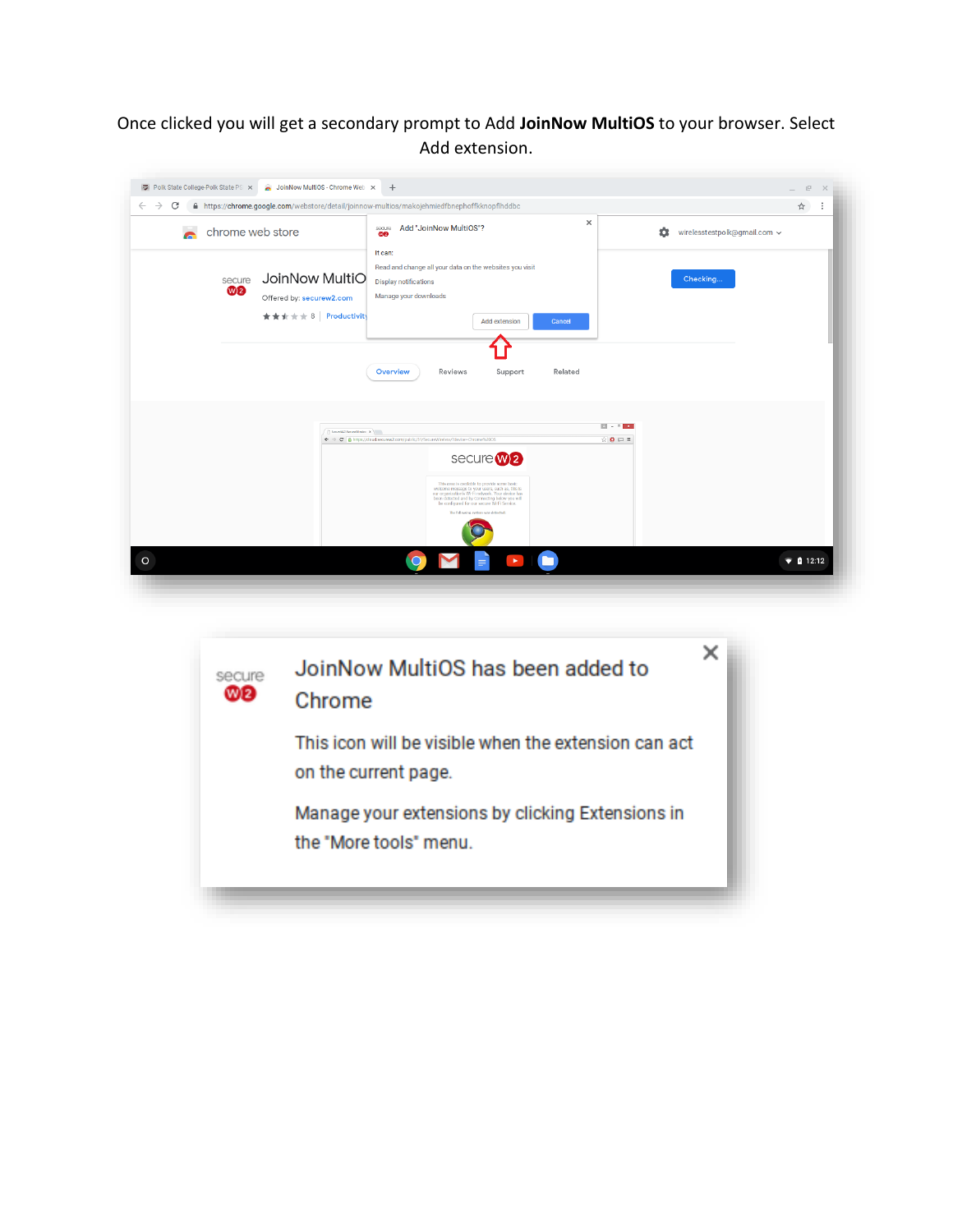After the JoinNow MultiOS extension has been installed navigate to the Polk State College Wireless Portal tab and click on **Download** to download the ONC configuration file.



Chrome will now download the ONC file and automatically open a new tab in your browser. Click on the new tab.